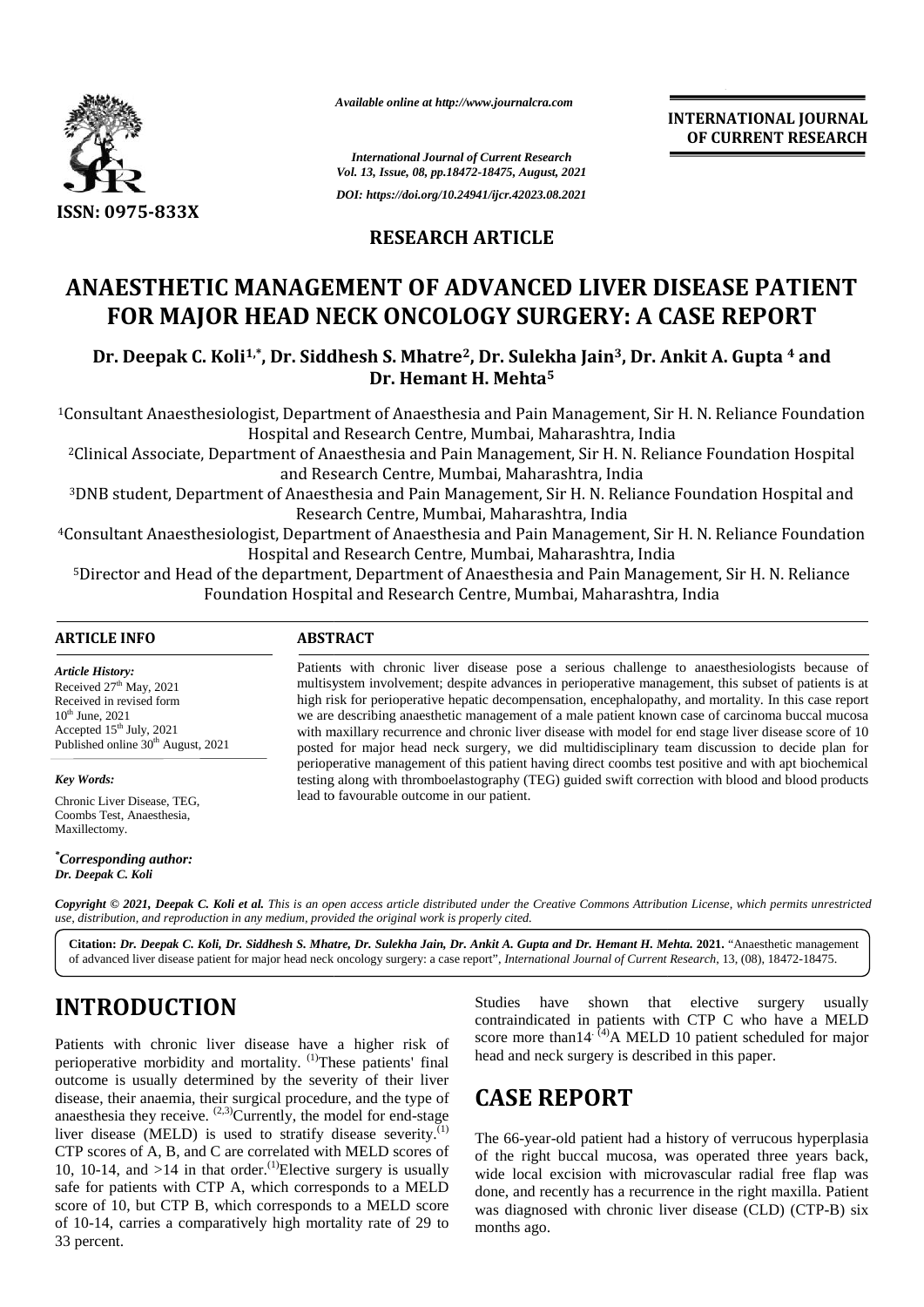Patient had huge ascites (asceticcollection) for which taping infus was done 6 months prior, as well as upper GI endoscopy with variceal bands 6 months ago andlast 3 months prior was done. The patient was on oral propranolol 20mg once a day, as well as oral hypoglycemic medications for diabetes which was diagnosed then. On |PET scan : metabolically active soft tissue lesion was seen epicentered in the right maxilla, involving and causing osteolytic destruction of antero-inferior and medial walls of the maxillary sinus, with involvement of maxillary infrastructure, right superior alveolus, premaxilla, and palatine process of maxilla, crossing the midline, reaching up to the level of left upper canine, medially extending into the right nasal cavity, causing bulge in the nasal septum, along with at least two metabolically active right neck level II nodes, suggestive of disease involvement, PET scan also showed Cirrhosis with portal hypertension, moderate ascites and mild diffuse peritoneal thickening apart from this no other significant abnormality or metabolically active relevant disease was seen elsewhere in the body. Patient was posted for right infrastructure maxillectomy with obturator reconstruction with selective neck dissection.

At first a detailed pre-anaesthesia check-up was done, on clinical examination patient had heart rate 80/min BP 130/80mmhg, bilateral pedal edema and abdominal distension. On airway examination mouth opening was only 2 fingers with mallampatti grade 4, ultrasound abdomen revealed moderate ascites. On echocardiography left ventricular ejection fraction was 60%, mild LV diastolic dysfunction, no evidence of pulmonary hypertension with trivial mitral and tricuspid regurgitation. Laboratory investigation showed a pancytopenic picture: severe anaemia with haemoglobin (HB) 7.5, total count 3510 and platelet count 119000/mm3, (red cell agglutination was noted which was corrected post incubation at 37 degree Celsius after 30 minutes), prothrombin time (PT): patient 15.8 S and control 13.9, international normalized ratio (INR) 1.37, direct coombs test was positive with anti C3d negative IgG hence giving warm blood products was a mandate in this scenario in order to avoid haemolysis. This patient was taken up for surgery under ASA grade III with CTP-B/MELD score 10. Preoperatively patient received inj. vitamin k 10mg iv for 3 days,inj albumin 25% 100ml was given over 4 hrs day before surgery in evening and inj terlipressin 1mg in 5% dextrose 50ml started at 2ml/hr from morning on day of surgery, we ensured that adequate blood products were arranged (10cryoprecitate, 3 PRBC, 6 FFP) in view of probable risk of massive bleeding intraoperatively due to impaired coagulation profile.

On day of surgery the patient was shifted to the operating room (OT), where regular ASA monitors were placed on him. Two large bore IV lines were taken to allow for the quick infusion of blood and blood products if necessary. Rapid sequence induction was performed using inj. fentanyl 100mcg, inj. propofol 120mg and after validating bag and mask ventilation, inj. succinylcholine 100mg was given. As the plan was to do tracheostomy first, followed by right infrastructure maxillectomy, video laryngoscope guided oro-endotracheal intubation was done with no 8 endotracheal tube fixed at 21 preoperative optimisation, our patient received intravenous<br>commended in cirrhotic patients cm mark. After verifying correct endotracheal tube position with an etco2 graph and ensuring bilateral equal air entry, inj. Atracurium 50mg was administered once action of succinylcholine had wear off. O2, air, and desflurane (through closed circuit: MAC maintained between 0.8-1.0), as well as intermittent fentanyl top-ups and Atracurium continuous

infusion, were used to maintain anaesthesia. The core temperature was maintained between 35.5 to 36.7 degrees with forced air warming throughout procedure while the rectal temperature was measured. Following tracheostomy, a right infrastructure maxillectomy with right side neck dissection was performed, and an Obturator was used to support the Hard palate and was fixed to the surrounding buccal mucosal tissue. Due to the invasive nature of the tissue, surgery was extremely challenging, and blood oozing continued intraoperatively due to a compromised coagulation profile. Intraoperatively, we employed 0.2 to 1mcg/kg/min Inj. Dexmedetomidine 100mcg/50ml Normal saline (2mcg/ml) and Inj. Nitroglycerine 25mg/50ml Normal saline at the rate 0.1 to 0.9mcg/kg/min for control of blood pressure and maintain a MAP around 70 mm hg in order to minimise bleeding during surgical excision. Total operative time was around 8 hours, with estimated blood loss at 1 to 1.2 l. Intraoperatively all blood and blood products were given through  $HOTLINE<sup>c</sup>$  warmer at 40 degree so as to avoid haemolysis as our patients was direct coombs test positive as per our multidisciplinary team discussion. During the procedure, a total of 2 L Plasmalyte-A, 100 ml of 20% albumin, 3 units of packed red blood cells, one unit single donor platelet (SDP), and 6 units of Fresh frozen plasma (FFP) were transfused. Intraoperatively we did thromboelastography (TEG) and haematocrit assessment on regular interval to ensure that blood and blood products were given as per the requirement to keep near-normal coagulation and oxygenation.

Postoperatively patient was shifted to ICU on elective mechanical ventilation on Pressure control ventilation–volume guaranteed (PCV VG) mode (FiO2 50%, tidal volume 450ml,,RR 15, positive end-expiratory pressure 5cm H2O). Patient was sent sedated with Dexmedetomidine 2mcg/ml at 0.2 to 0.5 mcg/kg/min along with intermittent fentanyl bolus for overnight ventilation. Next morning sedation was stopped and on POD1 patient was gradually weaned off ventilatory support kept on T piece and later on Thermovent<sup>®</sup> T with minimal o2 support , immediate postoperative laboratory reports were as follows CBC 8.8/5920/93000, INR 1.40 Bilirubin total/direct 3.1/1.2, Total protein /Albumin 5.6/3.2 . Rest of the postoperative course was uneventful and patient did not required any further blood products was hemodynamically stable throughout, tracheostomy tube was removed on post operative day (POD) 9 and patient was discharged on POD 11.

### **DISCUSSION**

In the last two decades of life, approximately 10 percent of patients with advanced liver disease may have to undergo surgery.  $(1, 5)$  Preoperative risk stratification in cirrhotic patients is extremely difficult. CTP score and MELD score are commonly used to predict postoperative morbidity and mortality risk in these patients.<sup>(4,6,7)</sup>The MELD score of our patient was 10. The mortality associated with a MELD score of 10/CTP B has been reported as high as 30 to 31 percent<sup>(8)</sup> and with rise in each point above MELD score of 8 mortality in first 30 to 90 days increases by almost 14%. As part of preoperative optimisation, our patient received intravenous  $(8, 9)$  Fresh frozen plasma (FFP) and platelets should be used in preoperative period in case vitamin K fails to correct  $INR$ .<sup>(10, 11)</sup> Benzodiazepines are known to trigger encephalopathy in end stage liver disease  $(12)$  hence should be avoided as premedication agent in cirrhotics. Propofol and fentanyl are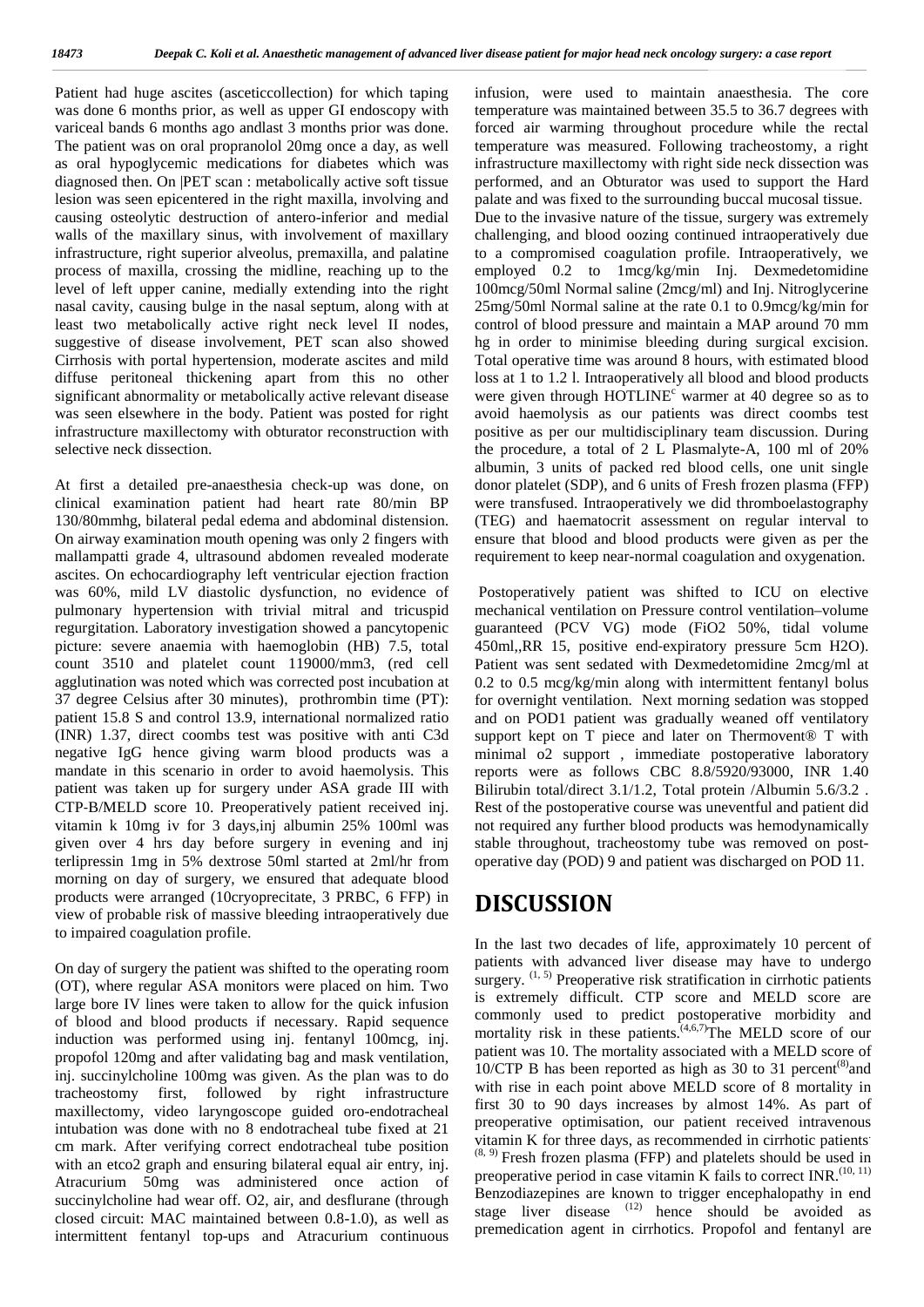documented to be safe anaesthetic agents in patients with comn cirrhosis.<sup>(13,14)</sup>Intraoperative use of volatile agents usually leads to vasodilation and peripheral pooling of blood with resultant decrease in hepatic blood flow, of all the volatile agents desflurane is considered as best choice in patients with cirrhosis of liver because it goes through very minimal hepatic metabolism, maintains systemic vascular resistance and hepatic arterial buffer response and provides hemodynamic stability.<sup>(15-</sup>  $17$ )as fentanyl has no active metabolites and excreted via kidneys<sup>(18)</sup> titrated boluses were used in perioperative period for analgesia and for muscle relaxation atracurium continuous infusion was used during intraoperative period. The patients with cirrhosis of the liver are more likely to experience drug toxicity due to impaired hepatic metabolism of drugs, hypoalbuminemia causing altered blood levels and altered volume of distribution.<sup> $(18)$ </sup>Due to increased risk of acute renal failure NSAIDS should be avoided, and opioids should be used sparingly.<sup>(19)</sup>for postoperative sedation we used Dexem infusion (0.2 to 0.5mcg/kg/min) so as to limit use of opioids and benzodiazepine and next day stopped it to wean off patient from ventilator support. In order to circumvent risk of hepatic decompensation it is crucial to maintain appropriate hepatic blood flow and oxygen distribution.  $(17)$  Hepatorenal syndrome can be prevented by perioperative use of albumin as its therapeutic benefits are already documented in treatment as well as prevention of same. Use of albumin causes intravenous volume expansion along with modulation of systemic inflammatory response which may have role in restricting end organ dysfunction in patients with liver cirrhosis. (20) We used albumin infusion throughout perioperative period with continuous infusion during intraoperative period to counter massive fluid shifts which occur during prolonged surgery.

Our Patient hadpositive coomb's test result, Direct Antiglobulin test (DAT) or coombs test represents an elementary and simple *in vivo* test and basically demonstrates existence of IgG and/or complement covering the surface of red blood cells. It is commonly used in cases where we are suspecting autoimmune haemolytic anaemia. In case of positive DAT, it has high prognostic value in diagnosing autoimmune origin in haemolytic anaemia patient but at the same time, positive DAT does not mean that patient is going to havehaemolytic anaemia as some time its positive even in patients with normal histology. <sup>(21)</sup>Our patient had red cell agglutination on peripheral smear which was corrected post incubation at 37 degrees hence after MDT we decided to give all fluid and blood and blood products warmed at 40 degree Celsius to avoid haemolysis. In order to minimise intraoperative bleeding TEG guided transfusion was started from the beginning of surgery, TEG is basically a non-invasive test which quantitatively measures ability of whole blood in formation of clot and its mainly used in liver transplant surgeries and liver disease patients undergoing major surgeries  $(22)$  which also has been recommended to use in patients with cirrhosis undergoing surgeries.<sup>(23)</sup>in our case we did preoperative TEG of the patient which was within normal limit and also did serial TEG in intraoperative period along with haematocrit evaluation so has to give adequate blood and blood products. In order to maintain glucose homeostasis we started neutralized dextrose saline (DNS) 8 units in 500ml DNS with every two hour blood sugar testing. Change in mental status along with reduction in urine output and increasing ascites are threatening signs indicating hepatic decompensation in postoperative period (17). Due to ischemic hepatitis and multiple blood transfusion, rise in bilirubin levels commonly seen in postoperative period. Swift identification of mental changes followed by laboratory testing of ammonia levels and prompt treatment with lactulose and rifaximin can lead to prompt reversal of encephalopathy.

## **CONCLUSION**

To avoid decompensation in patients with liver disease and surgery related morbidity and mortality, special care must be taken to address the numerous physiological disturbances in these patients. In this case report, we emphasise the importance of vigilant coagulation profile monitoring and TEG-guided correction with appropriate blood and blood products, prompt sugar control and correction of electrolyte disturbances, judicious use of anaesthesia agents with minimal impact on liver physiology, and limited use of opioids for the best outcome in such high risk patients.

#### **CONFLICT OF INTEREST:** Nil declared by the authors

**FUNDING:** No funding was received for this paper

### **REFERENCES**

- 1. Northup PG, Wanamaker RC, Lee VD, Adams RB, Berg CL. Model for End-Stage Liver Disease (MELD) predicts nontransplant surgical mortality in patients with cirrhosis. Ann Surg2005;242:244-51.
- 2. Pandey CK, Karna ST, Pandey VK, Tandon M, Singhal A, Mangla V. Perioperative risk factors in patients with liver disease undergoing non-hepatic surgery. World J Gastrointest Surg 2012;4:267-74.
- 3. Millwala F, Nguyen GC, Thuluvath PJ. Outcomes of patients with cirrhosis undergoing non-hepatic surgery: Risk assessment and management. World J Gastroenterol 2007;13:4056-63.
- 4. Befeler AS, Palmer DE, Hoffman M, Longo W, Solomon H, Di Bisceglie AM. The safety of intra-abdominal surgery in patients with cirrhosis: Model for end-stage liver disease score is superior to Child-Turcotte-Pugh classification in predicting outcome. Arch Surg

2005;140:650-4.

- 5. Hanje JA, Patel T. Preoperative evaluation of patients with liver disease. Nat Pract Gastroenterol 2007;4:266-76.
- 6. Farnsworth N, Fagan SP, Berger DH, Awad SS. Child-Turcotte-Pugh versus MELD score as a predictor of outcome after elective and emergent surgery in cirrhotic patients. Am J Surg 2004;188:580-3.
- 7. Friedman LS. Surgery in the patient with liver disease. Trans Am Clin Climatol Assoc 2010;121:192-204
- 8. Prenner S, Ganger D. Risk stratification and preoperative evaluation of the patient with known or suspected liver disease. Clin Liver Dis 2016;7:101-5.
- 9. Rai R, Nagral S, Nagral A. Surgery in a patient with liver disease. J Clin Exp Hepatol 2012;2:238-46.
- 10. Lisman T, Porte RJ. Rebalanced hemostasis in patients with liver disease: Evidence and clinical consequences. Blood 2010;116:878-85.
- 11. Kor DJ, Stubbs JR, Gajic O. Perioperative coagulation management – Fresh frozen plasma. Best Pract Res Clin Anaesthesiol 2010;24:51-64.